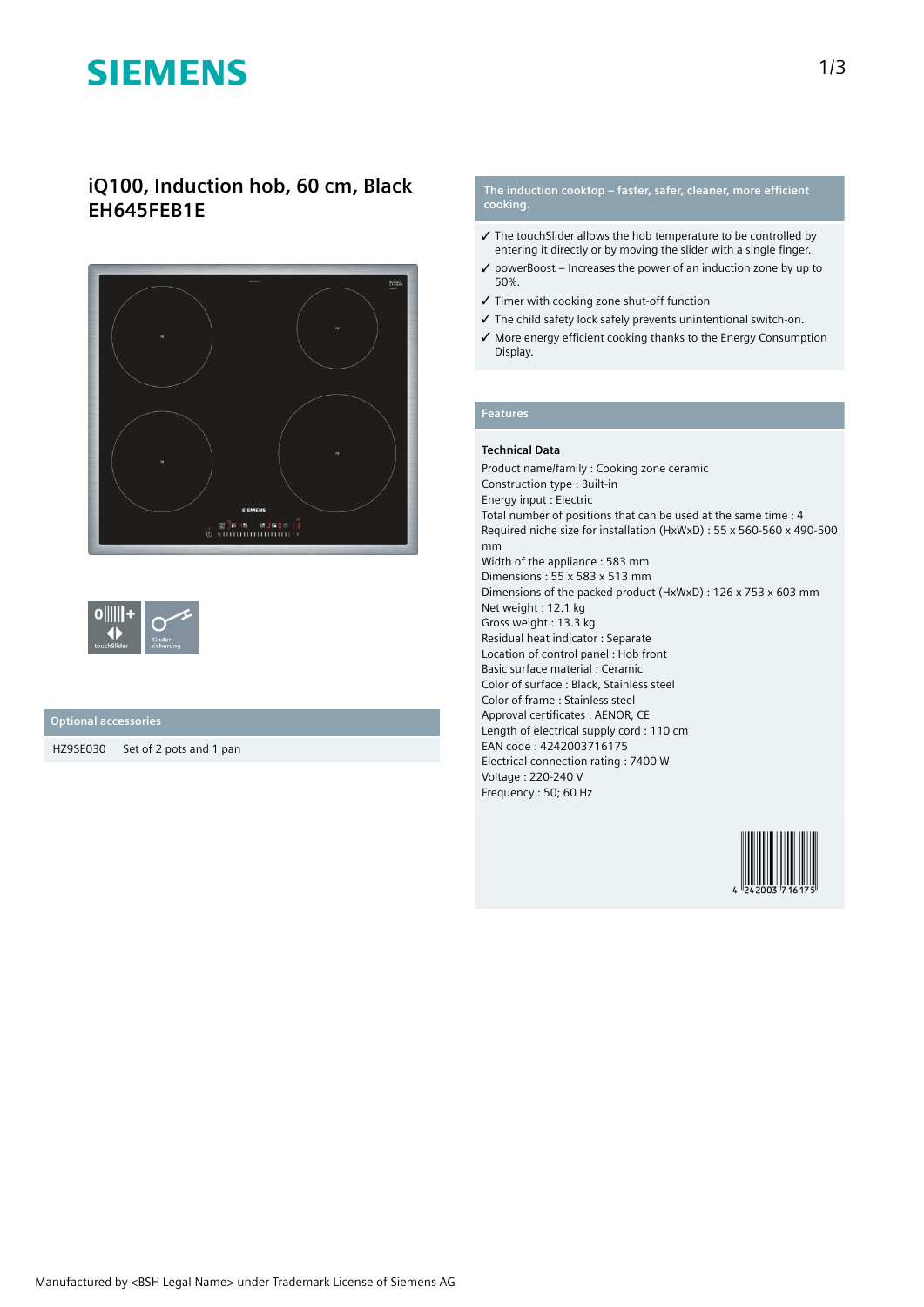# **SIEMENS**

# iQ100, Induction hob, 60 cm, Black **EH645FEB1E**

## **Features**

### **Design**

- $\bullet$  All around trim
- 60 cm: space for 4 pots or pans.

#### Flexibility of cooking zones

- Cooking zone front left: 180 mm, 1.8 KW (max. power 3.1 KW)
- Cooking zone rear left: 180 mm, 1.8 KW (max. power 3.1 KW)
- Cooking zone rear right: 145 mm, 1.4 KW (max power 2.2 KW)
- $\bullet$  Cooking zone front right: 210 mm, 2.2 KW (max. power 3.7 KW)

#### Usage convenience

- touchSlider control: directly control the power with the imprinted touch bar.
- 17 power levels: precisely adapt the heat with 17 power levels (9 main levels and 8 intermediate levels).
- Timer for all zones
- : switches off the cooking zone at the end of the time set (e.g. for boiled eggs).
- Acoustic signal
- : an alarm sounds at the end of the time set (e.g. for pasta).

#### **T i m e s a v i n g & e f fi c i e n c y**

- Power boost setting
- $\bullet$  : boil water faster thanks to 50% more energy than at the highest standard level.
- quickStart function: when switching on, the hob automatically selects the cooking zone with cookware (when placed on a zone whilst the hob is off).
- reStart function: in case of unintentional switch-off, this feature restores all previous settings by switching on the hob again within 4 seconds.

#### **S a f e t y**

- $\bullet$  2 stage residual heat indicators: indicates which cooking zones are still hot or warm.
- Control panel lock: prevent unintended activation of the hob.
- Control panel pause: wipe overboiled liquids without unintentionally changing settings (blocking all touch buttons for 30 seconds).
- Main on/off switch: switch off all cooking zones at the touch of a button.
- Automatic safety switch off: for safety reasons, heating stops after a preset time if not used (possible to customise).
- $\bullet$  Energy Consumption Display: shows the electricity consumption of the last cooking process.

#### **I n s t a l l a t i o n**

- Dimensions of the product (HxWxD mm): 55 x 583 x 513
- Required niche size for installation (HxWxD mm) : 55 x 560 x (490  $-500$
- Min. worktop thickness: 16 mm
- Connected load: 7.4 KW
- Connection current management (20, 16, 13, 10 Amps options): limit the maximum power if needed (depends on fuse protection of electric installation).
- Power cord: 1.1 m, Cable included in packaging